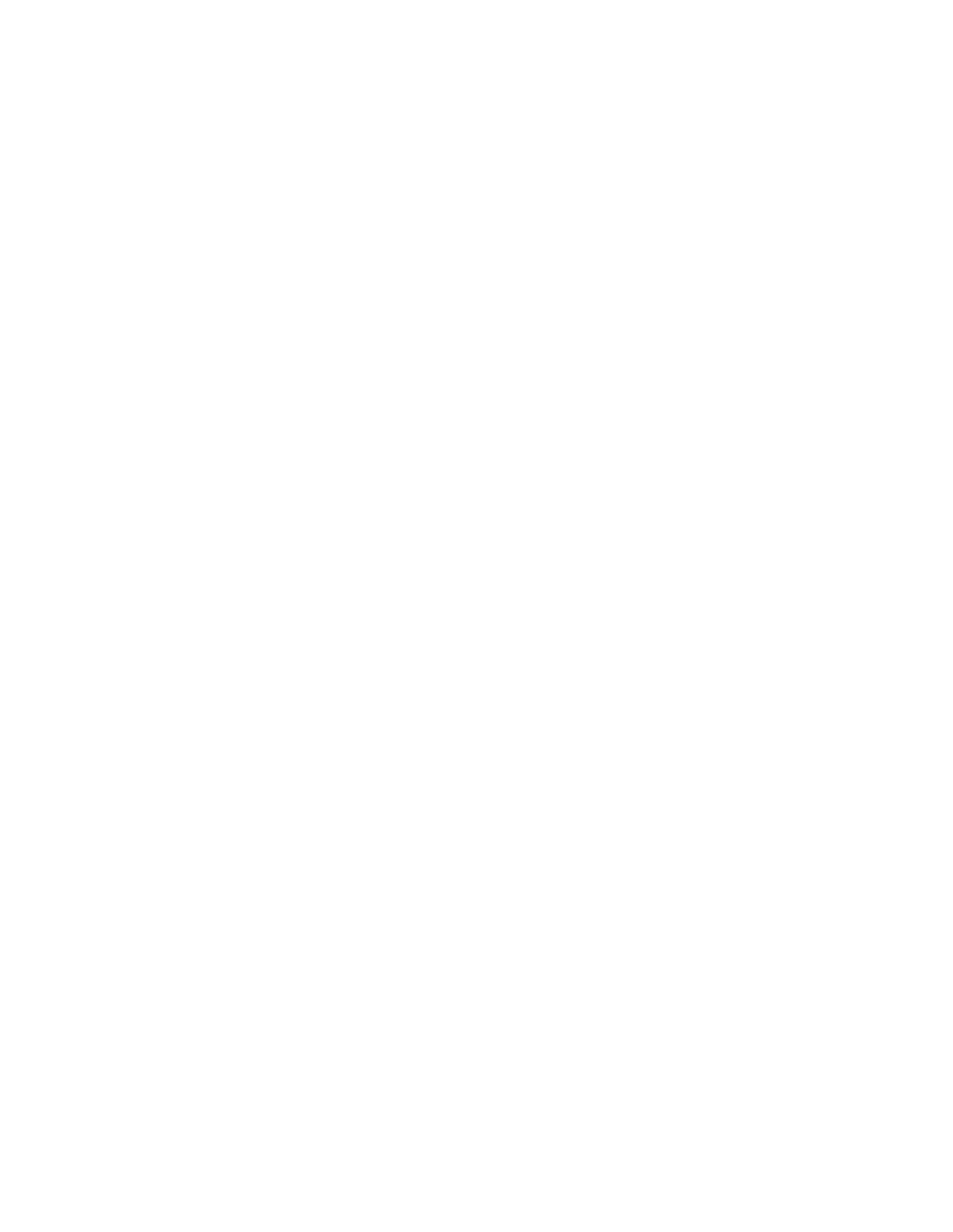**The Goa (Regulation of Land Development and Building Construction) Act, 2008**

(Goa Act 6 of 2008)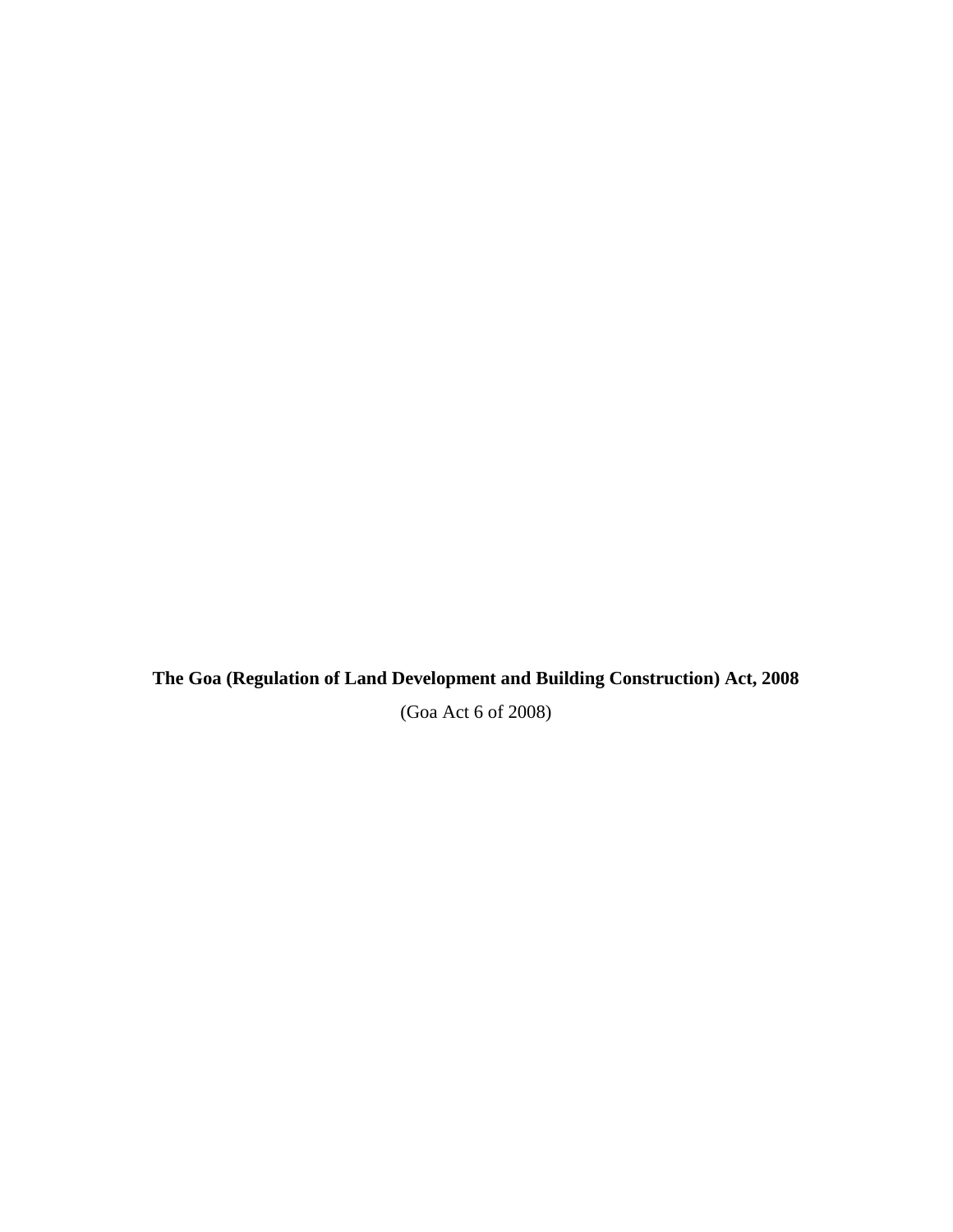### **GOVERNMENT OF GOA**

## **Department of Law & Judiciary**

### **Legal Affairs Division**

#### **Notification**

7/9/2008-LA

The Goa (Regulation of Land Development and Building Construction) Act, 2008 (Goa Act 6 of 2008), which has been passed by the Legislative Assembly of Goa on 26-3-2008 and assented to by the Governor of Goa on 5-5-2008, is hereby published for general information of the public.

*Sharad G. Marathe*, Joint Secretary (Law).

Porvorim, 7th May, 2008.

**The Goa (Regulation of Land Development and Building Construction) Act, 2008** (Goa Act 6 of 2008) [5-5-2008]

AN

### ACT

*to provide for the regulation and control on building construction and land development in the State of Goa and other incidental and ancillary matters connected therewith.*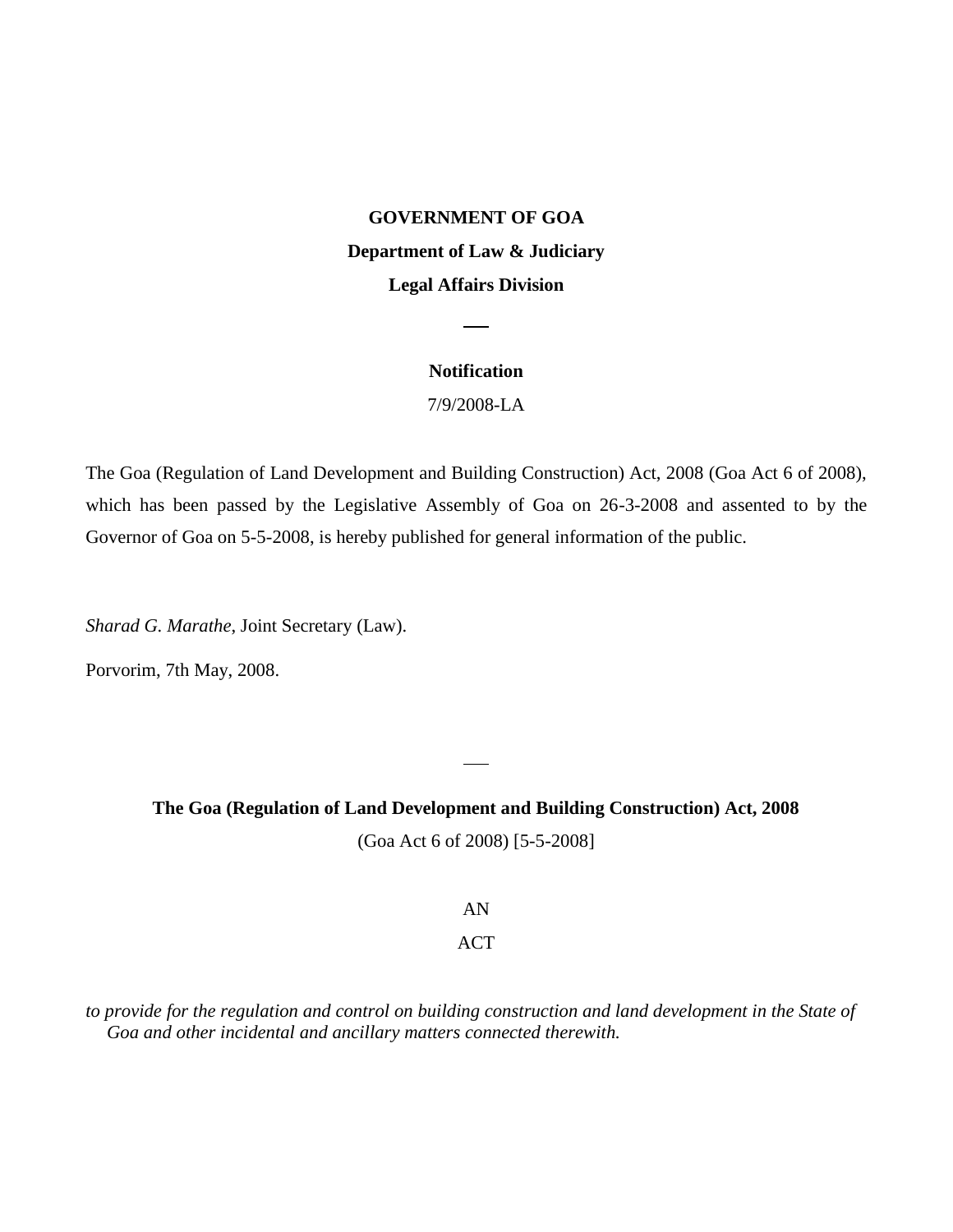BE it enacted by the Legislative Assembly of the State of Goa in the Fifty-ninth Year of the Republic of India as follows:—

1. *Short title, extent and commencement.* — **(***1***)** This Act may be called the Goa (Regulation of Land Development and Building Construction) Act, 2008.

**(2)** It shall extend to the whole of the State of Goa.

**(3)** It shall be deemed to have come into force with effect from the 2nd day of September,2007.

2. *Definitions.*—*-* In this Act, unless the context otherwise requires,—

- **(a)** "building construction" shall have the same meaning assigned to:—
	- (i) "building operations" in clause (*5*) of section 2 of the Goa Town and Country Planning Act, 1974 (Act 21 of 1975);
	- (ii) "building" in clause (*2*) of section 2 of the Goa Panchayat Raj Act, 1994 (Act 14 of 1994);
	- (iii) "to construct a building" in sub-section (*1*) of section 184 of Goa Municipalities Act,1968 (Act 7 of 1969);
	- (iv) "building" in clause (*8*) of section 5 of the City of Panaji Corporation Act, 2002 (Act 1 of 2003);

**(b)** "Corporation" means the Corporation of the City of Panaji incorporated under section 7 of the City of Panaji Corporation Act, 2002 (Act 1 of 2003) or any other Corporation established under the provisions of any Law enacted by the Legislative Assembly of Goa;

**(c)** "engineering operations" includes the formation or the laying out of means of access to a road or the laying out of means of water supply, drainage, sewerage or of electricity cables or lines or of telephone lines;

**(d)** "Government" means the Government of Goa;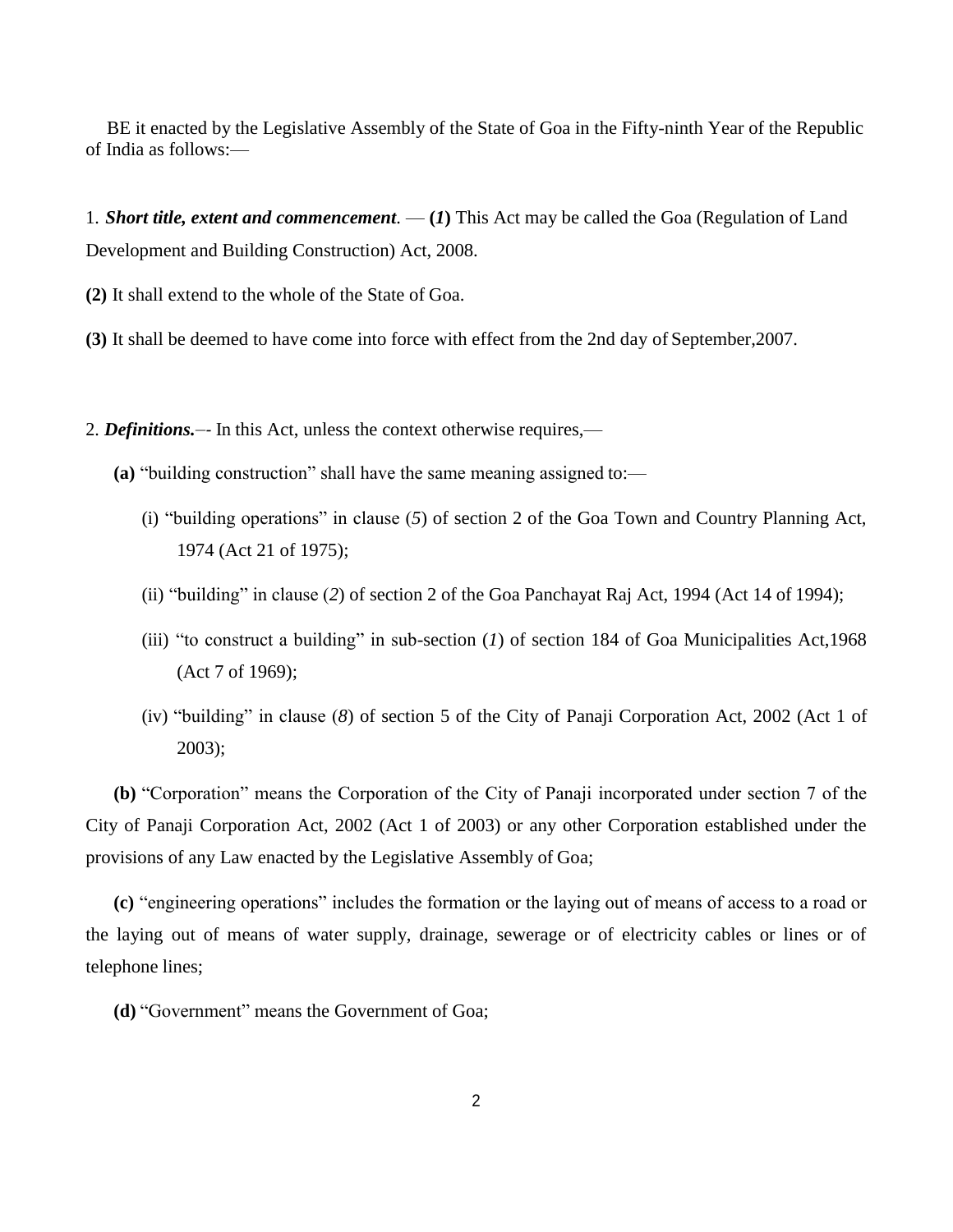**(e)** "land development" with it's grammatical variations and cognate expressions, means the carrying out of building, engineering, change on the face of land, mining, quarrying or other operations in or on or over or under the land, or the making of any material change in any

building or land, or in the use of any building or land, and includes sub-division or amalgamation of land;

**(f)** "Municipal Council" means a Municipal Council established under section 8 of the Goa Municipalities Act, 1968 (Act 7 of 1969);

**(g)** "notification" means a notification published in the Official Gazette;

**(h)** "Official Gazette" means the Official Gazette of the Government;

**(i)** "Panchayat" means a Panchayat notified by the Government under sub-section (*2*) of section 3 of the Goa Panchayat Raj Act, 1994 (Act 14 of 1994);

**(j)** "Planning and Development Authority" means Planning and Development Authority constituted under section 20 of the Goa Town and Country Planning Act, 1974 (Act 21 of 1975);

**(k)** "prescribed" means prescribed by rules made under this Act;

**(l)** "regulations" means the regulations framed under this Act;

**(m)** "State" means the State of Goa.

3. *Land development and building construction.*—*-* **(***1***)** All land development and building construction in the State shall, subject to the provisions of section 9, be in accordance with the provisions of this Act and the rules and regulations made under the provisions of this Act.

**(***2***)** Any law in force in the State governing land development and building construction, in so far as it is inconsistent with the provisions of this Act or the rules and regulations made under the provisions of this Act, shall stand repealed.

*Explanation.*—*-* In this section, unless the context otherwise requires, "law" includes any Ordinance, Orders, bye-laws, rules, regulations or notifications.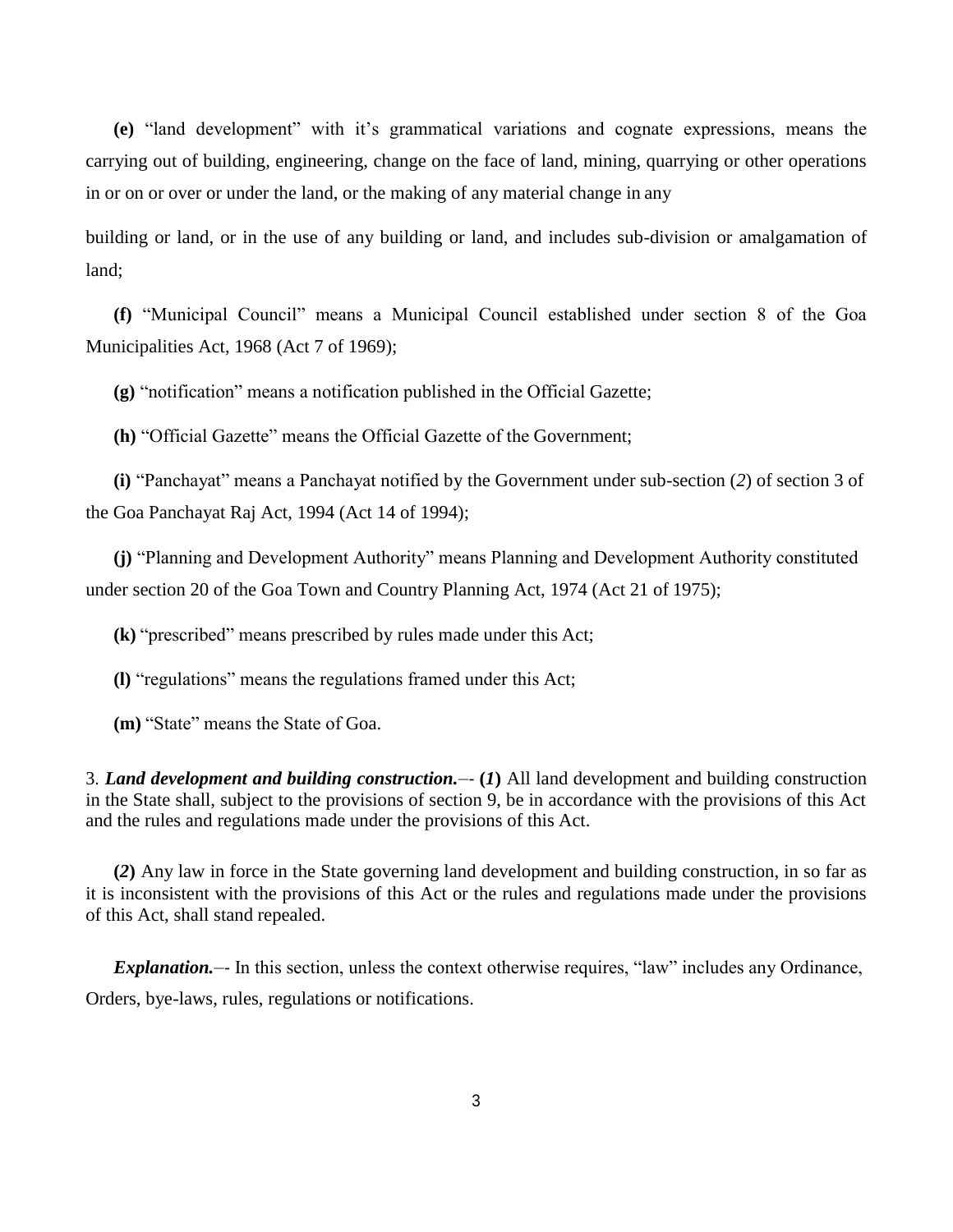4. *Power to make regulations and rules.***— (***1***)** The Government may, by notification in the Official Gazette, frame regulations not inconsistent with the provisions of this Act, for carrying out the provisions of this Act by following the procedure specified in sections 5, 6 and 7.

**(2)** In particular and without prejudice to the generality of the foregoing powers, the Government shall make regulations providing for:—

**(a)** zoning of the land and it's use;

**(b)** general requirements for land development;

**(c)** group housing;

**(d)** sub-division of land including amalgamation of plots;

**(e)** preservation and conservation;

**(f)** procedure for seeking development permission from Corporation, Municipal Council, Panchayat and Planning and Development Authority;

**(g)** any other aspect relating to planning and development.

**(3)** The Government may by notification in the Official Gazette, frame rules for carrying out the provisions of this Act.

**(4)** Every regulation and rules made under this section shall be laid as soon as may be after it is made, before the Legislative Assembly of Goa.

5. *Public notice of the regulation.***—** The power to make regulations under section 4 shall be subject to the condition of previous publication and such publication shall be made in the Official Gazette and in at least three local newspapers having wide circulation inviting objections and suggestions from the public for a period of thirty days.

6. *Steering Committee.***— (***1***)** The Government may, by notification in the Official Gazette, appoint a "Steering Committee" consisting of the Chief Minister, Government of Goa, as it's Chairman, the Minister for Urban Development, Minister for Panchayats, Minister for Town and Country Planning,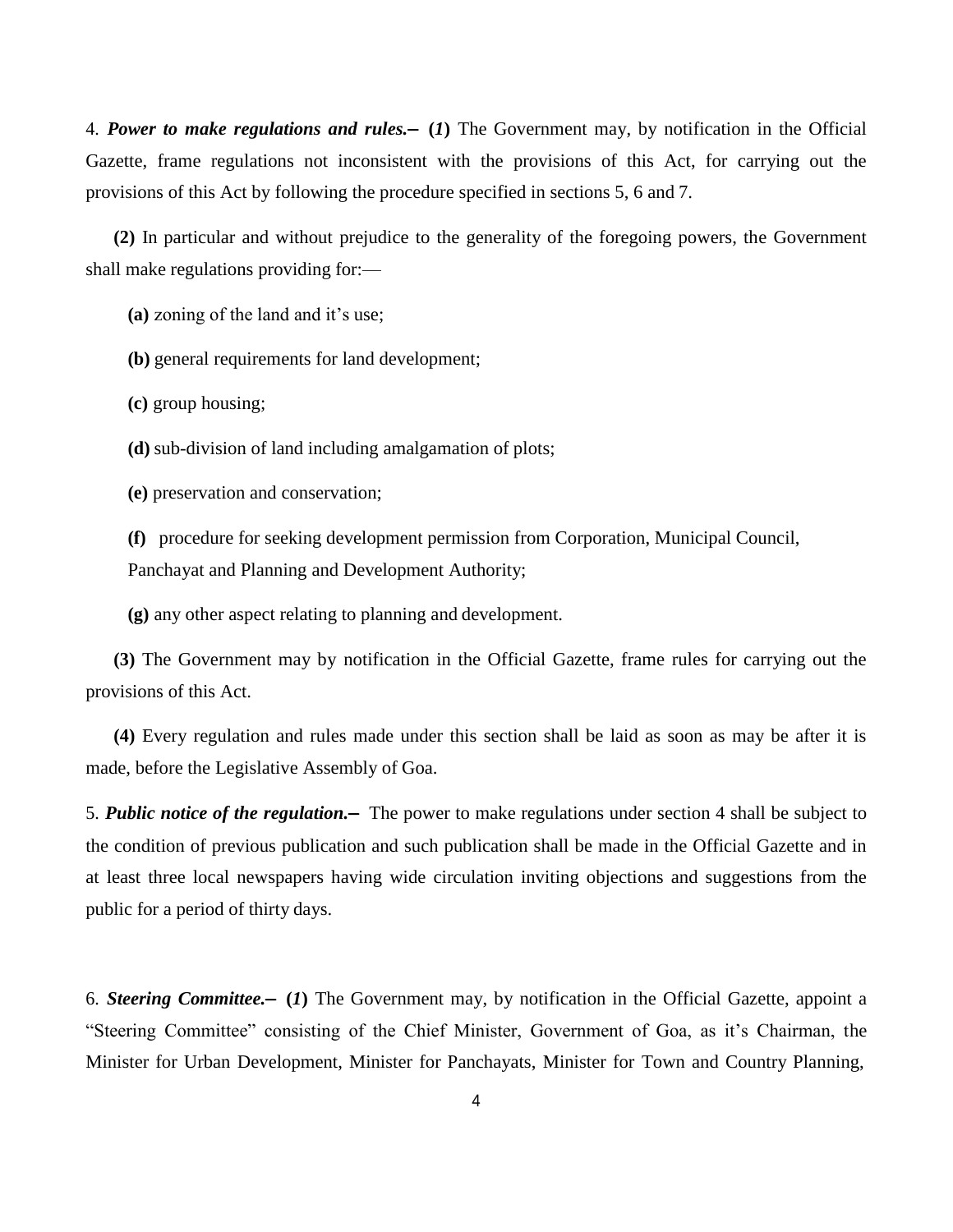Chief Secretary, Secretary to the Government of Goa in charge of Urban Development, Secretary to the Government of Goa in charge of Panchayats and Secretary to the Government of Goa in charge of Town and Country Planning, as it's members. The Chief Town Planner of the Town and Country Planning Department shall be it's Member Secretary. The Government may co-opt an expert having vast knowledge in the field of town planning on the said Committee.

**(2)** The Steering Committee shall appoint a Sub-Committee consisting of the Director of Municipal Administration, Director of Panchayats, the Chairman or member of the Goa Chamber of Commerce and Industry, the Chairman or member of the Goa Chamber of Housing Industry, a representative each of registered local Chapter/Associations of Town Planners, Engineers and Architects to consider objections and suggestions received from the public and to submit a report within a period of two months from the date of it's appointment to the Steering Committee or within such further period as the Steering Committee may from time to time extend on request of the Sub-Committee. The Senior Town Planner shall be the Member Secretary of the said Sub-Committee.

**(3)** The Steering Committee and the Sub-Committee shall meet at such intervals and transact such business as may be prescribed.

**(4)** The Steering Committee shall, after considering the report of the Sub-Committee, submit it's report together with recommendations to the Government within a period of thirty days from the date of receipt of the report of the Sub-Committee.

7. *Regulations.***—** The Government shall, after receiving the report and recommendations of the Steering Committee, and after making such modifications as the Government considers necessary, direct the Chief Town Planner to notify the regulations.

8. *Notification and effect.***—** On and from the date of the coming into force of the regulations framed under section 7, any land development and building construction in the State shall be in accordance with the provisions of such regulations.

9. *Interim provision, pending finalization of regulations.***—** (*1*) All applications for land development permission or construction licenses for building submitted, before the date of commencement of regulations framed under section 7, shall be considered as per the law applicable before the commencement of this Act.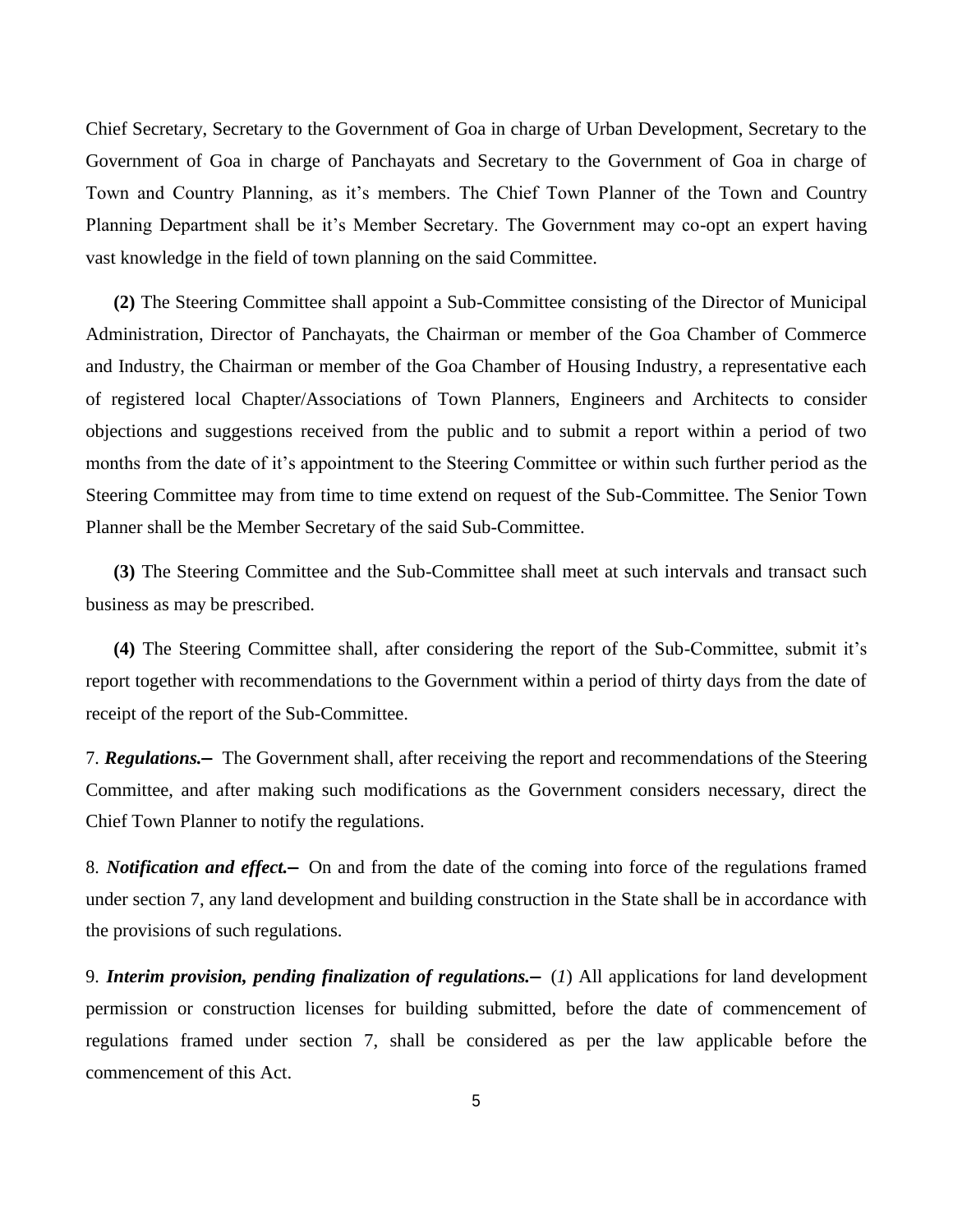**(***2***)(***a***)** In respect of areas, which are not declared as planning areas under section 18 of the Goa Town and Country Planning Act, 1974 (Act 21 of 1975), no objection certificate shall be necessary to be obtained from the Town and Country Planning Department from planning point of view.

**(***b***)** Any application for land development or construction of building received by the Panchayat/Municipal Council/Municipal Corporation shall be forwarded by the concerned authority to the respective district level/taluka level office of the Town and Country Planning Department for obtaining no objection certificate from planning point of view.

**(3)** The Town and Country Planning Department shall consider the applications for issuing of No Objection Certificate if it is satisfied after such scrutiny of plan and/or site inspection,

deemed to be necessary, that the proposed land development and/or construction of building is in conformity with:—

**(a)** Regional Plan for the State in force and the Outline Development Plans/Zoning Plans in force prior to 16th May, 2007.

**(b)** Planning and Development Authority (Development Plan) Regulations, 2000, published in the Official Gazette, Extraordinary No. 3, Series I No. 22, dated 28th August, 2003,with exception of regulations governing farm houses:

Provided that —

**(a)** no land development shall be permitted in any areas having gradient of more than 25%;

**(b)** farm houses shall be permitted only in plots with minimum area of 4,000 square meters and coverage 2.5 % and F.A.R. 5 and height 5.5 meters, following the guidelines issued by the Town and Country Planning Department;

**(c)** the F.A.R in the areas regulated as per Surface Utilization Plans of Regional Plan shall be 80.

10. *Saving provision.***— (***1***)** Any land development permission/construction licence for building, etc., issued under the relevant laws applicable before the commencement of this Act, shall remain valid for all purposes including renewals.